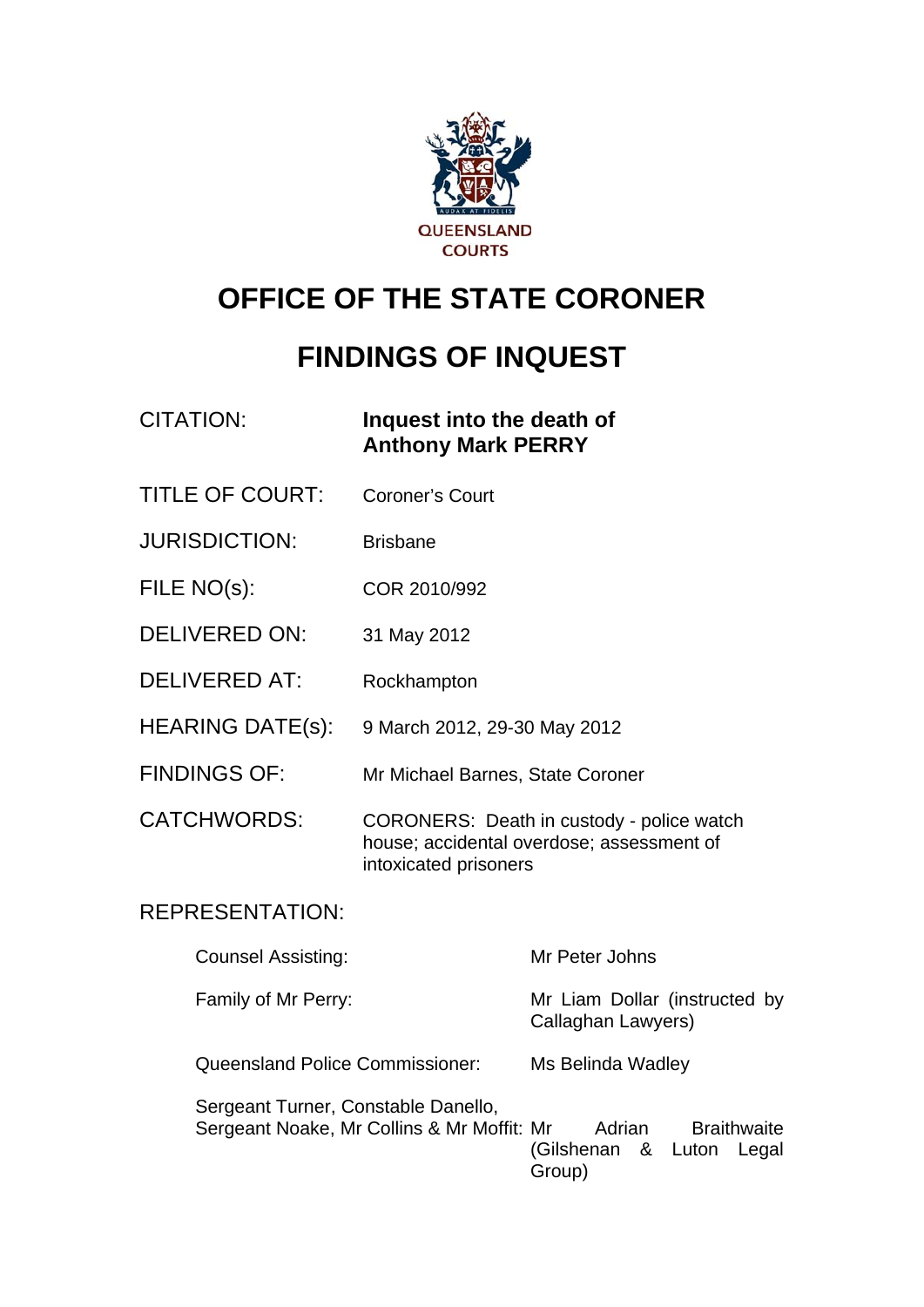### **Table of contents**

| The investigation 2                   |                |
|---------------------------------------|----------------|
|                                       | $\overline{2}$ |
| The evidence $\qquad \qquad \qquad 3$ |                |
|                                       |                |
|                                       |                |
|                                       |                |
|                                       |                |
|                                       |                |
|                                       |                |
|                                       |                |
|                                       |                |
|                                       |                |
|                                       |                |
|                                       |                |
|                                       |                |
| Cause of death $10$                   |                |
|                                       |                |
|                                       |                |
|                                       |                |
|                                       |                |
|                                       |                |
|                                       |                |
|                                       |                |
| <b>Coronial processes</b>             | 14             |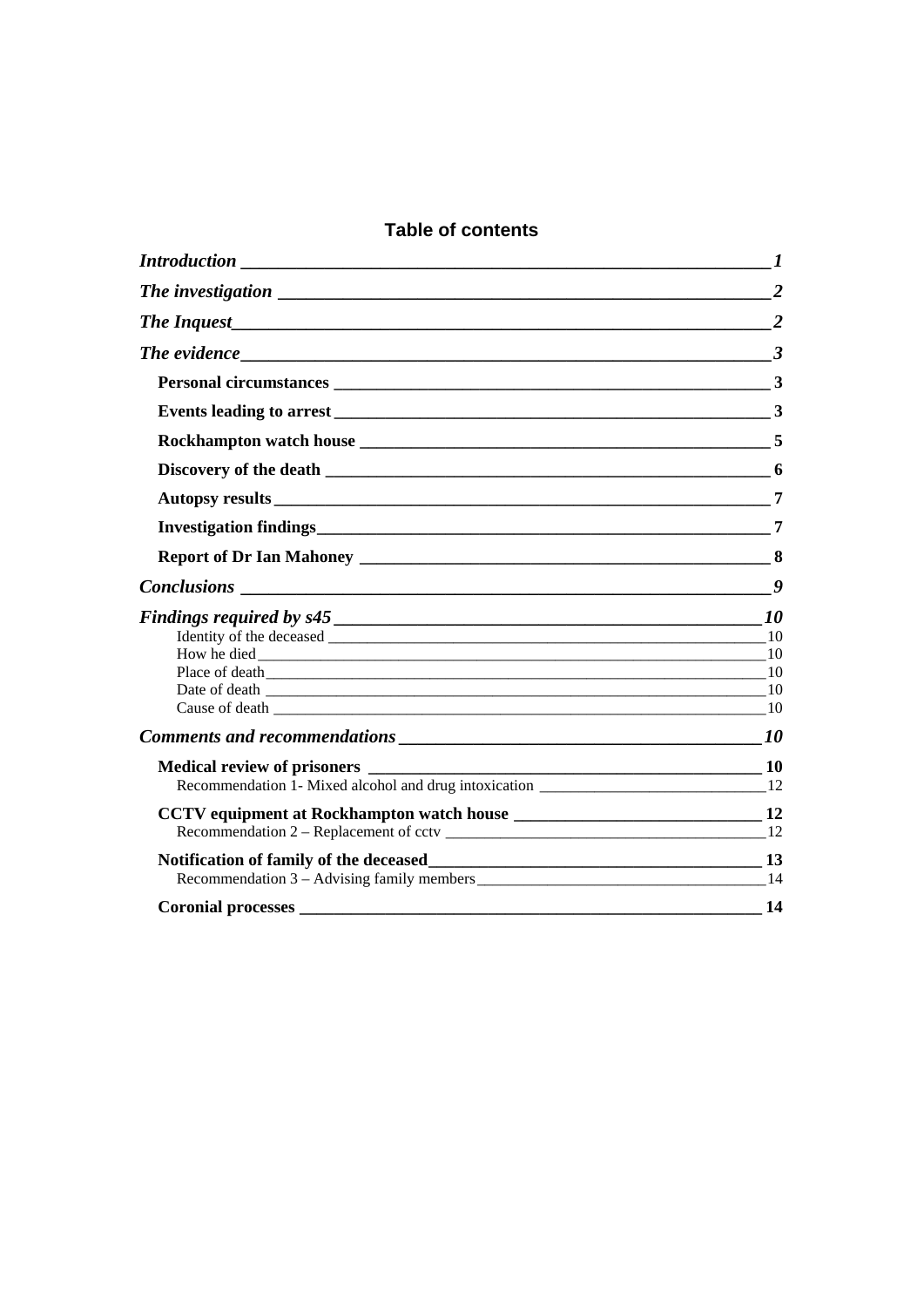The *Coroners Act 2003* provides in s47 that when an inquest is held into a death in custody, the coroner's written findings must be given to the family of the person who died, each of the persons or organisations granted leave to appear at the inquest and to various officials with responsibility for the justice system. These are my findings in relation to the death of Anthony Mark Perry. They will be distributed in accordance with the requirements of the Act and posted on the web site of the Office of State Coroner.

### <span id="page-2-0"></span>**Introduction**

In the early hours of 23 March 2010, Anthony Perry, 41, died in the Rockhampton watch house, some five hours after he had been taken into custody.

At the time of his arrest officers were told Mr Perry had been drinking heavily throughout the day. They were not told he had ingested morphine.

The watch house sergeant considered no expert medical review of Mr Perry's fitness to be kept in the watch house was necessary as his symptoms were consistent with severe intoxication only. He was subject to a "pat down" search but his clothes were not removed and searched nor was his person.

As late as 11:40pm on 22 March 2010, three hours after his arrival at the watch house, Mr Perry was capable of walking unaided, conversing at a reasonable level and making his bed. However, when checked shortly after 2:00am the following morning he was found not to be breathing and could not be revived.

These findings:

- confirm the identity of the deceased person, the time, place and medical cause of his death;
- consider whether any third party contributed to his death;
- determine whether the police charged with providing for the deceased's health care needs while he was in custody adequately discharged those responsibilities;
- determine whether police otherwise adhered to the requirements set out in Queensland Police Service (QPS) operational procedures manual (OPM); and
- consider whether any changes to procedures or policies could reduce the likelihood of deaths occurring in similar circumstances or otherwise contribute to public health and safety or the administration of justice.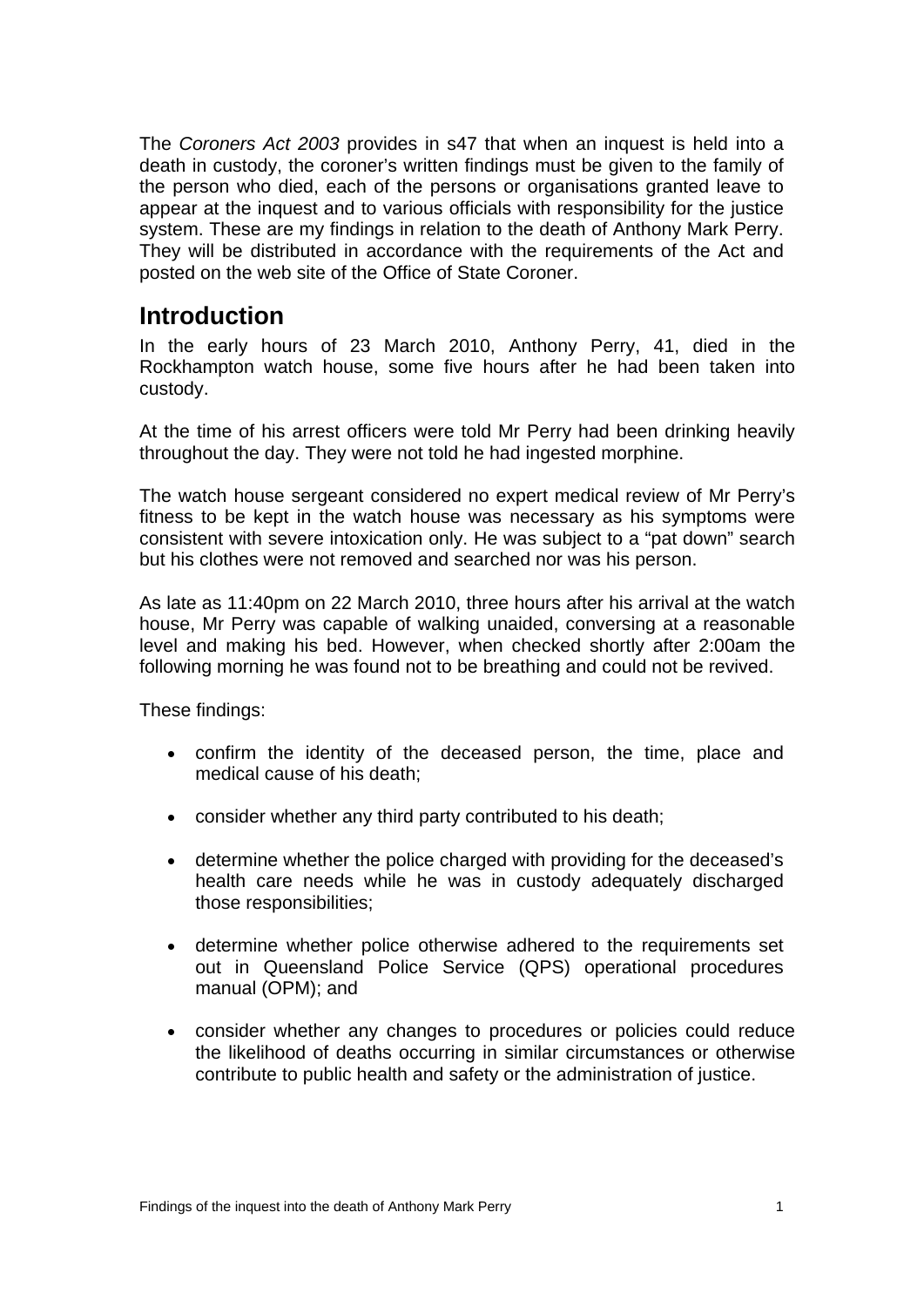# <span id="page-3-0"></span>**The investigation**

Inspector Gerry Walton of the QPS Ethical Standards Command (ESC), Internal Investigations Branch headed the investigation into the death of Mr Perry and later provided me with a detailed report of that investigation.

In the immediate aftermath of Mr Perry's death the scene was secured by the Regional Duty Officer, Inspector Knapp. The District Officer, Acting Superintendent Crier later attended the scene. The ESC was advised of Mr Perry's death at 3:00am and officers arrived at Rockhampton watch house at 3:40am.

QPS scenes of crime officers conducted an examination of the cells in which Mr Perry had been accommodated under the supervision of ESC investigators. Samples from four small spots of blood found in cell H4 and a sample of a foreign substance found in the toilet of the same cell were sent for forensic testing. Photographs were taken of each of the cells in which Mr Perry had been accommodated and of his body as it lay *in situ*. The ESC investigators conducted interviews with all watch house officers who had been in contact with Mr Perry. Interviews were later conducted with family, friends and associates of Mr Perry.

Video footage from within the Rockhampton watch house was seized by ESC investigators as were logbooks, medical records and other paperwork relating to either Mr Perry specifically or to the operations of the watch house on the relevant evening more generally.

The residence in which Mr Perry and his partner had been living and the house of Mr Perry's mother were both declared crime scenes and searched. Aspects of this were done in a somewhat heavy handed manner, something I shall refer to later.

I am of the view the investigation was comprehensive and independent. I commend Inspector Dalton and those who assisted him on their endeavours.

## <span id="page-3-1"></span>**The Inquest**

A pre-inquest conference was held in Brisbane on 9 March 2012. Mr Johns was appointed as counsel to assist me with the inquest. Leave to appear was granted to Mr Perry's family, the Queensland Police Commissioner and several individual officers involved in managing the custody of Mr Perry at Rockhampton watch house.

An inquest was held in Rockhampton on 29 and 30 May 2012. All of the statements, records of interview, medical records, photographs and materials gathered during the investigation were tendered at the inquest. Seven witnesses gave oral evidence and 115 exhibits were tendered.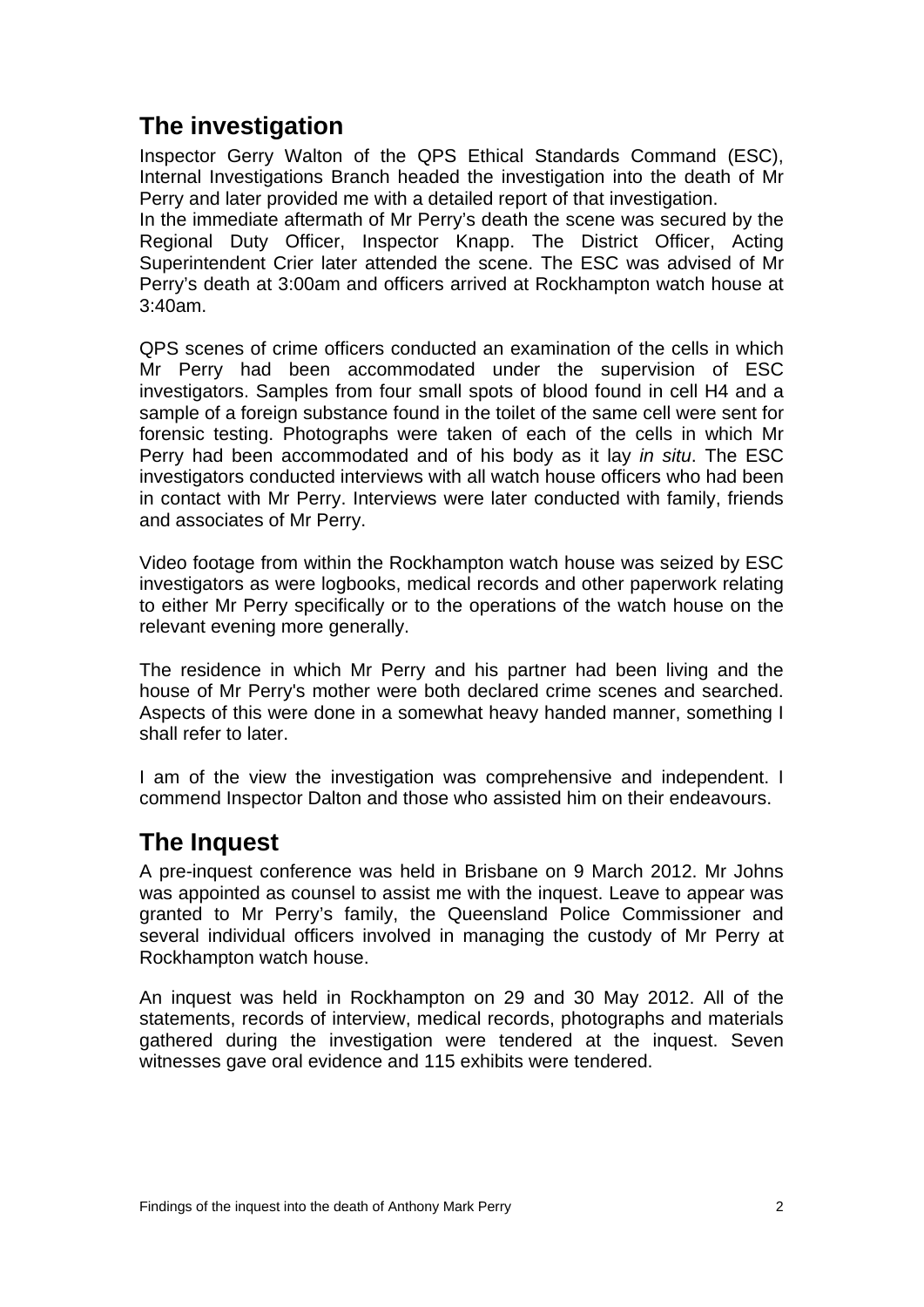# <span id="page-4-0"></span>**The evidence**

### <span id="page-4-1"></span>*Personal circumstances*

Anthony Mark Perry was born on 6 June 1968 at Rockhampton. Throughout his life he endured many hardships. He was in an orphanage for a number of years when he was very young; he commenced abusing illicit drugs when he was 12 or 13; he left school at 13; he spent many of his teenage years living on the street; he was imprisoned on a number of occasions for offences of dishonesty and drug matters.

At the time of his death he was residing with his partner, Tracy Davies, at Parkhurst on the outskirts of Rockhampton. They had a volatile relationship that had resulted in Mr Perry being made the subject of a Domestic Violence Order on 14 July 2009.

Mr Perry's medical history is a complex one and includes diagnoses of antisocial personality, drug induced psychosis, asthma and as a carrier of haemochromatosis. At the time of his death he was prescribed and was taking a number of antipsychotic and sedating medications including Seroquel and Valium. He had not been prescribed morphine.

### <span id="page-4-2"></span>*Events leading to arrest*

At 4:45pm on Monday, 22 March 2010 Tracy Davies called North Rockhampton police to seek assistance in moving out of the residence where she and her partner, Anthony Perry, were living. The two uniformed officers who attended on Ms Davies were told she and Mr Perry had been drinking "*tallies*" of VB beer that day and over the previous two days she and Mr Perry had been smoking marijuana. She told police that earlier in the day the two of them had become involved in an argument during which Mr Perry struck her with his hat and threw a folding chair at her. She said he threatened to cut her throat while he was holding a pocket knife.

Ms Davies was seeking the assistance of police to ensure her safety while she returned to the residence and collected her property. It was her intention to move out. One of the two police officers who attended on Ms Davies, Constable Cara Danello, gave evidence at the inquest. She told the court that soon after receiving the complaint, she discovered there was a domestic violence order already in place in which Ms Davies was named as the aggrieved and Mr Perry, the respondent. It contained the usual conditions requiring Mr Perry to refrain from committing domestic violence towards Ms **Davies** 

The police assisted Ms Davies to obtain her property and, having taken her complaint, took steps to locate Mr Perry.

Earlier in the afternoon, after the fight with Ms Davies, Mr Perry had telephoned his mother, Robyn Bloxson. He told her of the fight with Ms Davies and asked to be picked up. Ms Bloxson arrived at Mr Perry's residence to find him asleep on the front steps. He drank another *tallie* and she then drove him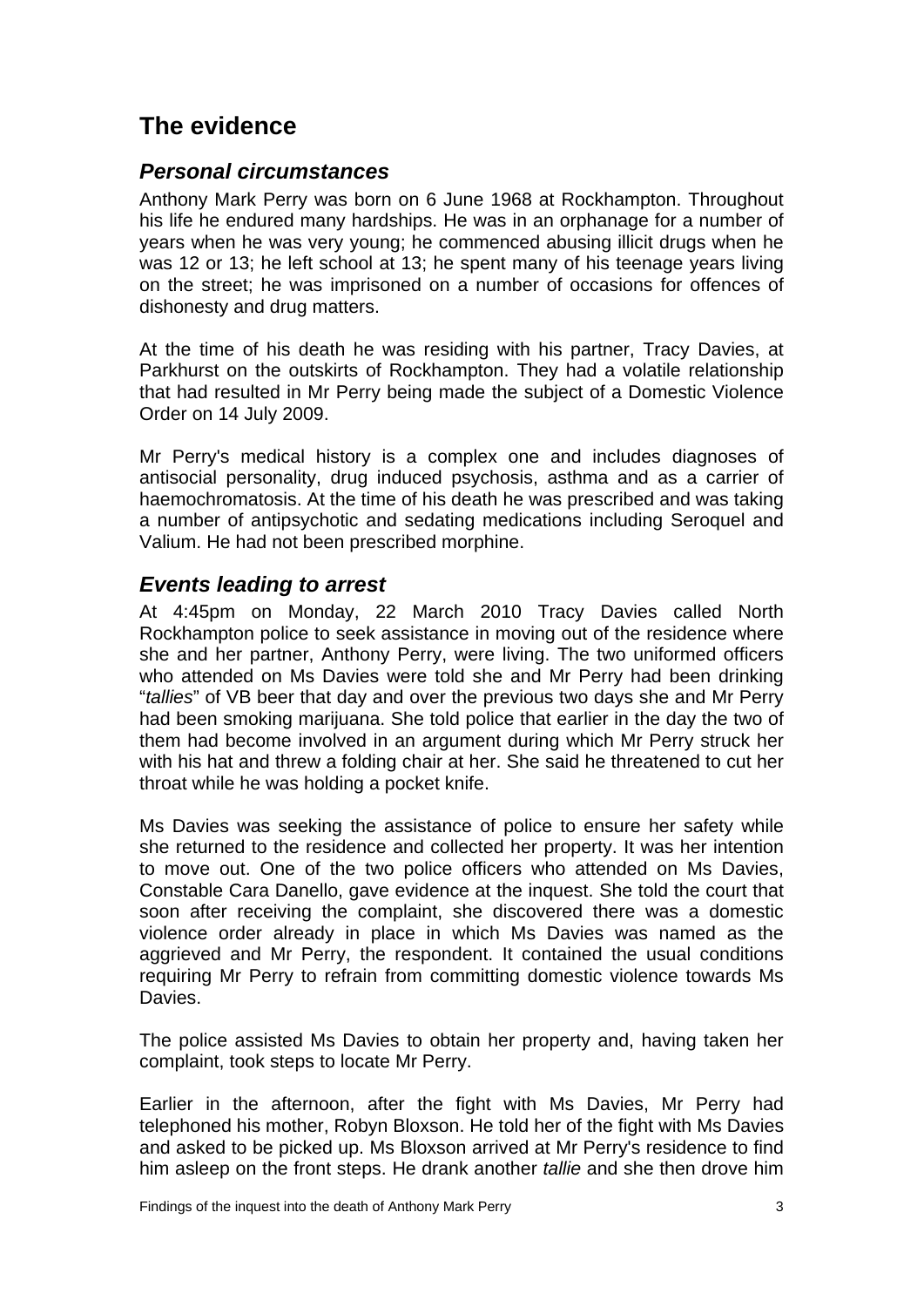back to her house. At around 5:00pm Ms Bloxsom heard Mr Perry make a telephone call to a friend named "Peter". After getting off the phone Mr Perry asked her to drive him and "Peter" to Yeppoon. He told her the purpose of this trip was to collect some money owed to him by a person in that town.

Ms Bloxson drove Mr Perry and the person we now know as his associate, Peter Foreman, to an address in Yeppoon where he told her a man called Teapot lived. Once at the address Ms Bloxson had to wake Mr Perry. He went into a house and returned to the car after about five minutes He showed Mr Foreman a grey tablet which he said was morphine and which he said he had bought from Teapot for \$40.

It is now known that Teapot's real name is Paul Templeton. He told investigators he supplied Mr Perry with a Kapanol tablet - a morphine-based painkiller which had been prescribed to Mr Templeton. He told police Mr Perry appeared agitated and told him he was "*crook*" which Mr Templeton took to be a reference to his suffering withdrawal symptoms from earlier drug use. Mr Templeton has subsequently been convicted of a criminal offence as a result of his actions that day.

After getting back into the car Mr Perry asked his mother for five dollars which he used to buy a bottle of water from a service station. Mr Perry then had his mother drive him to the Yeppoon Hospital. Ms Bloxson told police she wasn't sure what Mr Perry was doing at the hospital but on his return to the car he requested she take him to get another bottle of water which she did.

Mr Foreman said they went to the Yeppoon Hospital to buy syringes after earlier failing to obtain any at a chemist. After obtaining syringes from the hospital they went to the car park of a fast food outlet and Mr Perry prepared and then twice injected the morphine. Mr Foreman then injected himself with about "*half of a syringe*".

Mr Perry fell asleep shortly after they set off on the return journey to Rockhampton.

Mr Foreman was dropped back to his house at around 7:00pm and that is the last time he saw Mr Perry. Ms Bloxson and Mr Perry returned to her house. Mr Perry made toasted sandwiches and poured a glass of milk. Ms Bloxson told police at this time he was acting in an unusual manner. He began talking indirectly of suicide while briefly holding a pocket knife near his throat, but was otherwise so listless Ms Bloxson says he could barely lift his glass.

At 8:34pm Constable Danello and her partner arrived at the house. They knocked a number of times and after a minute or so Mr Perry opened the door. This encounter was audio tape recorded. Mr Perry can be heard slurring his words which were on occasions incomprehensible. Constable Danello said he was unsteady and appeared very drowsy, seeming to almost fall asleep on his feet at one stage. In her statement she recorded "*his eyes rolled back a few times*" and "*He kept closing his eyes as if he was falling asleep*". After questioning him in relation to the allegations made by Ms Davies, Constable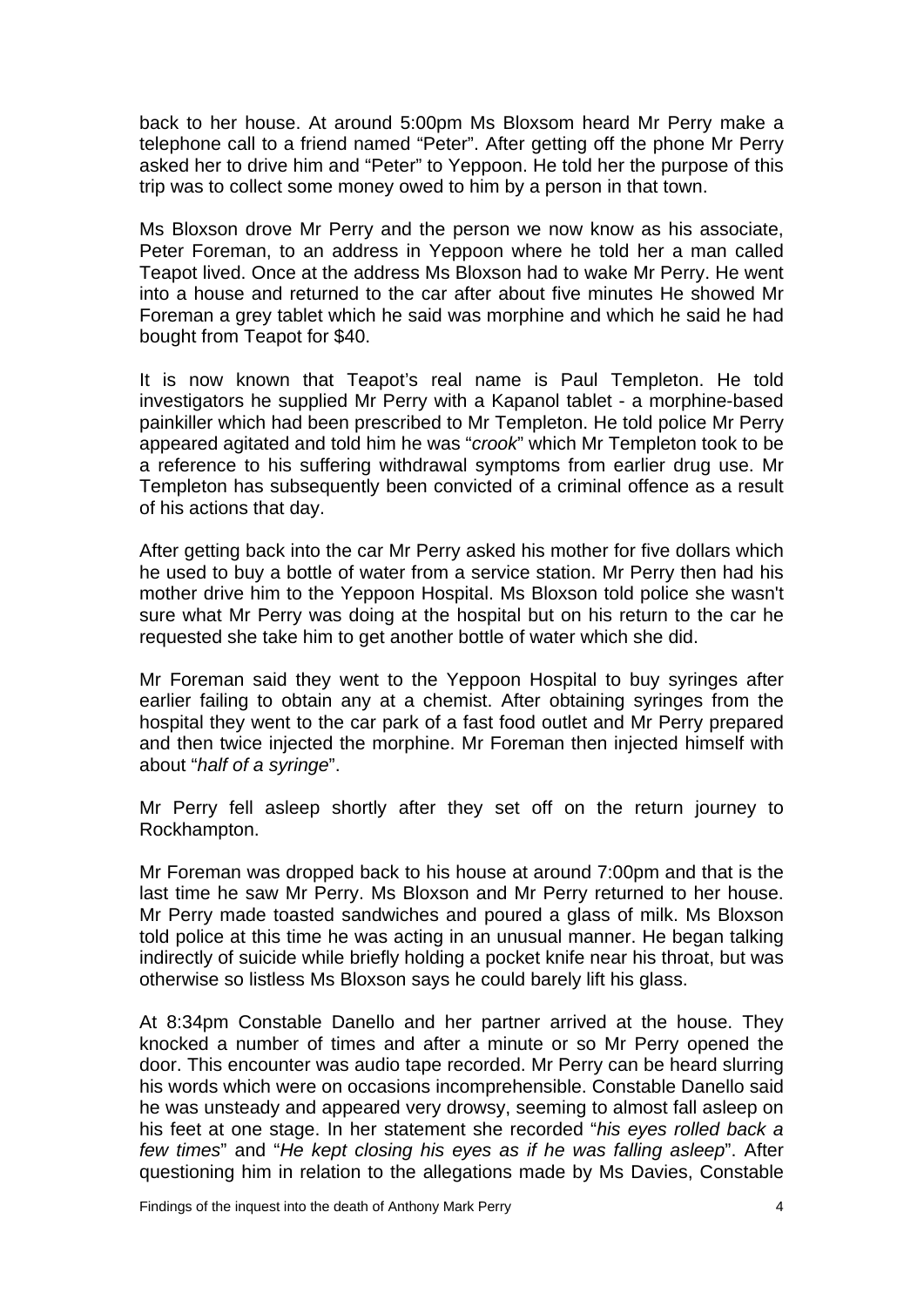Danello arrested Mr Perry for a suspected breach of a domestic violence order. She followed him when he went back into the house and finished some food before leaving with the officers. As they were leaving the house Ms Bloxsom told the police officers "*watch out for him, he's been drinking*".

Constable Danello said Mr Perry did not require assistance to descend the stairs at the front of the house and made his way to the police car without assistance.

Before he was transported to the watch house Mr Perry was subjected to a pat-down search by the other officer present Sergeant Joseph Aboud. In the course of this search the officer located a brass cone used for smoking marijuana and a pocket knife.

#### <span id="page-6-0"></span>*Rockhampton watch house*

After arriving at the watch house, Mr Perry was temporarily placed in cell H2. CCTV recorded vision shows him being taken from the vehicle bay and placed in this holding cell. The video corroborates the contention of various police officers that although unsteady on his feet Mr Perry was able to walk unaided.

The watch house keeper on duty was Sergeant Mark Turner. He processed Mr Perry in relation to a charge of breaching a domestic violence order. It was decided by Constable Danello, the arresting officer, that she would delay any charges relating to the possession of the knife and the cone until Mr Perry was sober enough to be questioned in relation to those matters.

In the course of Mr Perry being received at the watch house he was searched again, this time by watch house assistant Mark Collins. That search, as with the previous one, consisted only of a pat-down over the outside of his clothes. It did not involve the removal of any clothing. Nothing of note was found.

Sergeant Turner then asked Mr Perry a number of questions set out in pro forma QPS documentation used during the receipt of all watch house prisoners. Sergeant Turner recorded the answers which include the officer's assessment that Mr Perry was "*very intoxicated-hard to interpret conversations/answers"* He also noted he was "*very slurring, very unsteady on his feet, falling asleep at the counter*". However, Sergeant Turner and Mr Collins both said Mr Perry was able to walk unaided, he understood what was being said to him and he complied with their directions.

In answer to a question; "*Are you affected or intoxicated by alcohol, prescription or non prescription drugs?* He answered; "*Yes*". In answer to the next question; "*What did you take/drink?*" He answered; *"VB*"

Once the questioning was completed Sergeant Turner directed Mr Collins to take Mr Perry to cell H4. Mr Perry was able to walk unassisted to the cell. Sergeant Turner then told Mr Collins to "*keep an eye*" on Mr Perry and to "*Put him up on a monitor"*, a reference to the capacity of the cctv system to be adjusted so that a particular cell was under constant surveillance. He recalls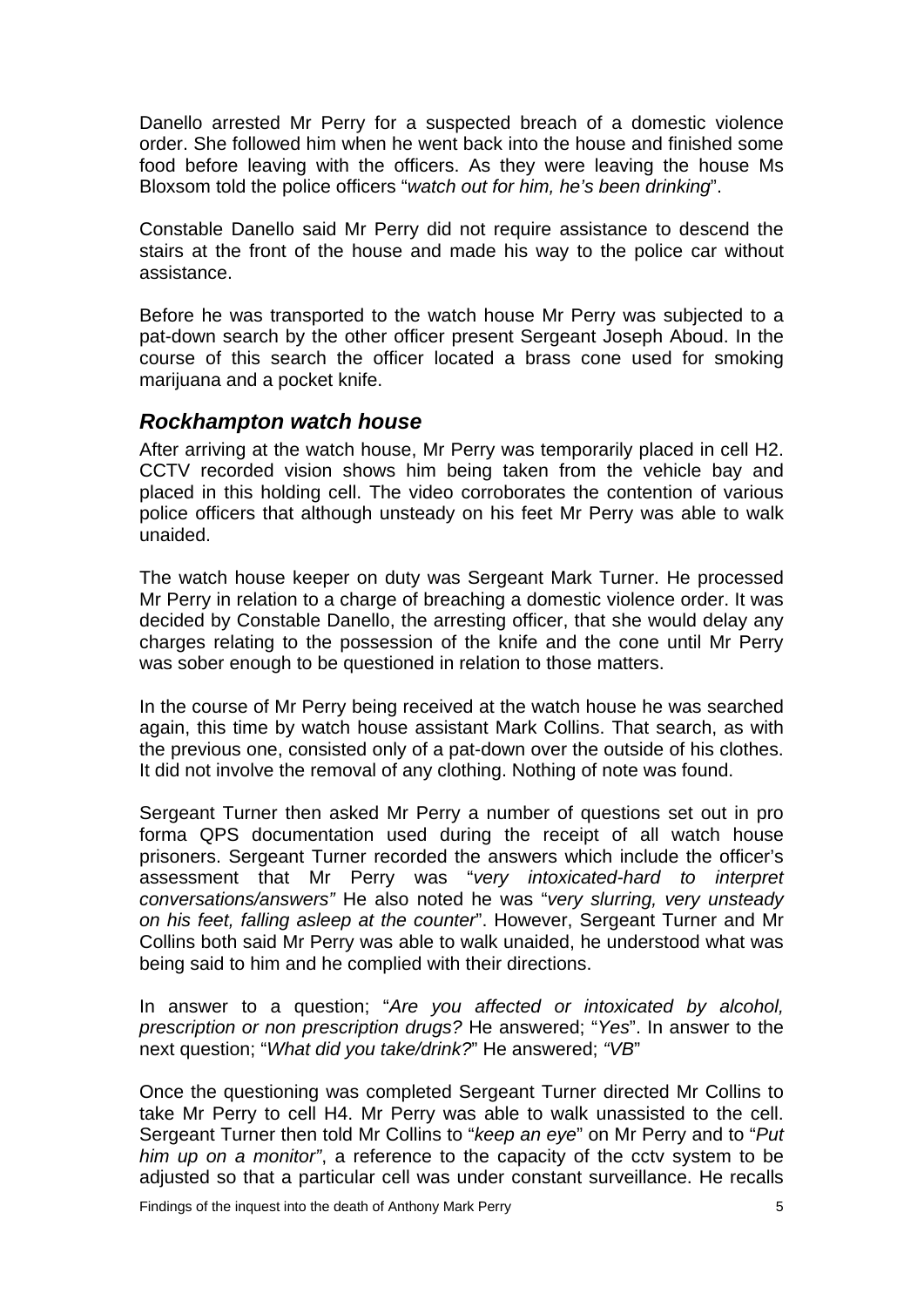seeing Mr Perry standing up for a period of time after he had been placed in the cell. A short time later while escorting another prisoner, Mr Collins recalls looking into Mr Perry's cell and seeing him sitting upright on the bed.

Although Mr Collins could see into the cell via the monitor, it was later discovered the recording facility for this particular cell was not working at the relevant time. Therefore no recorded vision of Mr Perry's movements within cell H4 was available to investigators or to be tendered at the inquest. This deficiency is dealt with later in these findings.

Sergeant Turner was questioned at the inquest about his decision to hold the "*very intoxicated*" Mr Perry in the watch house without having him first reviewed by a medic or paramedic. He told the inquest that although Mr Perry was markedly affected by alcohol, the fact he could walk unaided and respond to questioning satisfied the sergeant no medical assessment was required. He said he made sure watch house assistant Collins paid particular attention to Mr Perry and said he would have organised a medical examination had Mr Perry's condition deteriorated. However, Sergeant Turner considered Mr Perry's indicia of intoxication were consistent with his having been drinking throughout the day and did not lead him to suspect there was anything else such as drugs or disease contributing to his behaviour.

At 10:00pm there was a change of shift at the watch house with Acting Sergeant Amanda Noake taking over from Sergeant Turner and watch house officer Jeffrey Moffitt taking over from watch house officer Collins. During the change of shift when the outgoing officer reviewed all of the prisoners for the benefit of his replacement, Sergeant Turner emphasised Mr Perry was very intoxicated and suggested he be monitored closely.

Visual checks of Mr Perry were conducted at 10:21pm and 10:56pm. Nothing out of the ordinary was noticed At 11:37pm Acting Sergeant Noake and watch house assistant Moffitt moved Mr Perry from cell H4 to cell B1 for the night. This movement was recorded on the cctv system. Mr Perry can be observed walking unassisted. The two watch house officers say he was conversing with them during this brief period. After he entered the cell B1, he put on his t-shirt and arranged his bedding, before sitting on the bed for some time. He then lay down and appeared to go to sleep.

Watch house assistant Moffitt conducted visual checks of Mr Perry at 12:20am and 1:21am. He told the inquest on both of these occasions he could hear Mr Perry snoring and observed his chest rising and falling.

#### <span id="page-7-0"></span>*Discovery of the death*

At 2:05am Acting Sergeant Noake conducted a routine visual inspection of the prisoners. She discovered Mr Perry was not breathing and after alerting watch house officer Moffitt and the communications centre she opened the door to cell B1. They attempted to revive Mr Perry. These were continued by a crew of general duties officers who came to the watch house to assist. Those officers continued resuscitation attempts until the arrival of Queensland Ambulance Service (QAS) paramedics. The QAS had been called at 2:09am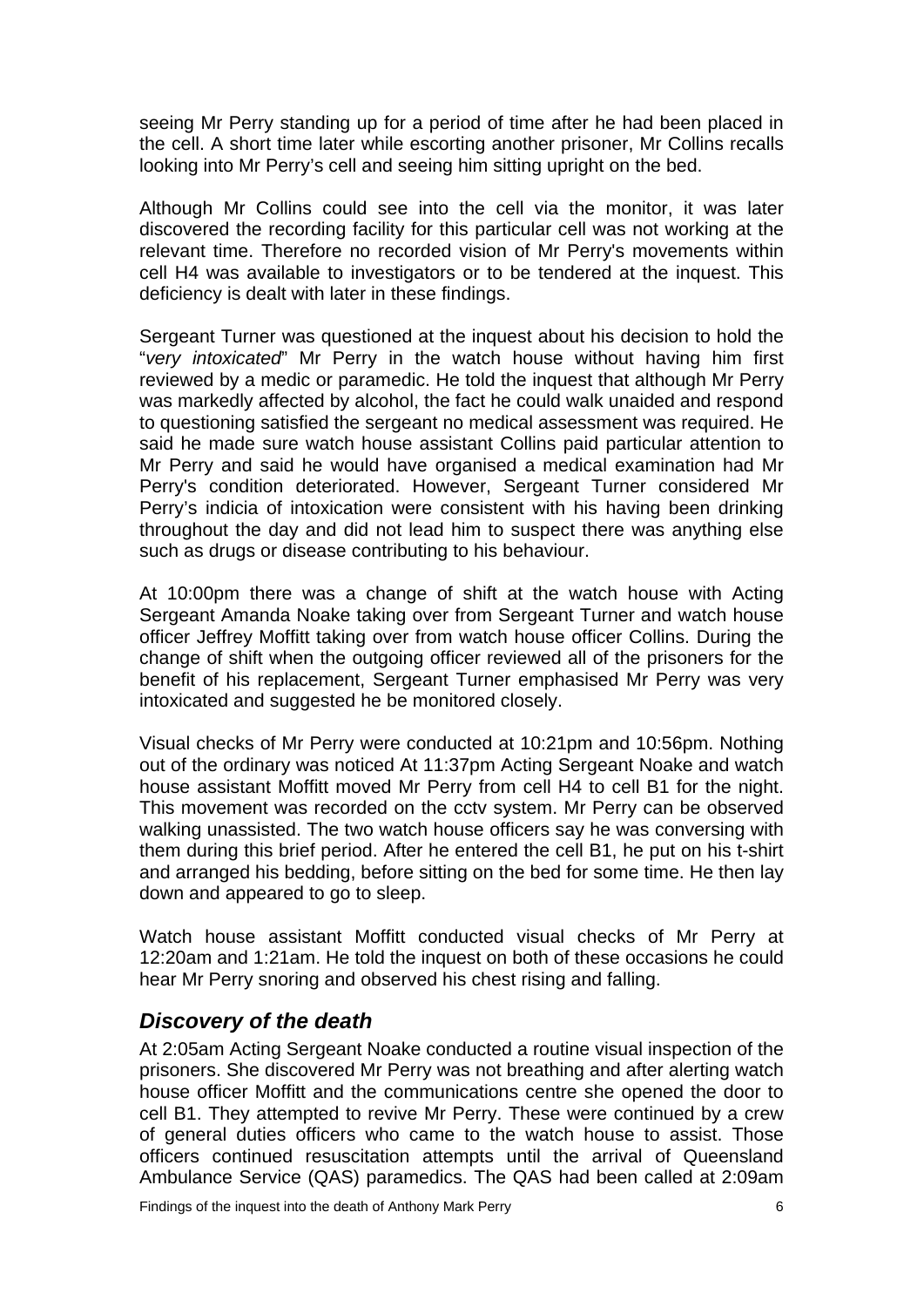and paramedics were in attendance three minutes later at 2:12am. An intensive-care paramedic arrived at 2:22am. The paramedic reported that when the arrived Mr Perry had no pulse or respiration, his pupils were fixed and dilated. Resuscitation attempts continued unsuccessfully until 2:36am at which time a life extinct form was issued by QAS officer Baxter. It is likely Mr Perry was already dead when he was found.

A short time later each of the cells that had been occupied by Mr Perry were sealed off and investigations into his death commenced.

The body of Mr Perry was transported to the Rockhampton Hospital morgue. Mr Perry's brother-in-law, Terence Williams, identified his body.

#### <span id="page-8-0"></span>*Autopsy results*

An external and full internal autopsy examination was conducted on the body of Mr Perry on 23 March 2010 by an experienced forensic pathologist Dr Nigel Buxton. After considering toxicology and histology results Dr Buxton issued a report in which he stated (*emphasis is Dr Buxton's*):-

*"There is no evidence that a second person played a physical role in this man's death. There is no evidence of bruising or other trauma to suggest the patient has been involved in a fight. There is no evidence of shackling over the wrists or ankles. There is no evidence of significant pre-existing natural illness.* 

*Death in this man is a result of respiratory depression as a result of a high morphine level in association with alcohol. Small amounts of benzodiazepines were present along with Quetiapine (an anti-psychotic drug) by these drugs are only seen in sub therapeutic amounts. The observed "snoring" is consistent with the mode of death.* 

*The levels of morphine present at autopsy would NOT reflect the peak level attained - nor the level present when the deceased was placed in the watch house. With ongoing metabolism, the drug levels would have been higher earlier in the night UNLESS he had access to drugs whilst IN the watch house. There is no indication that illicit drugs were available. A higher level of morphine would have led to respiratory embarrassment and resulted in death, the alcohol would have contributed to the respiratory depression. There is no way of telling at autopsy if the high level of morphine was deliberate or accidental."* 

As a result of his findings, Dr Buxton issued a certificate listing the cause of death as:

*1(a) Respiratory depression,* due to*,* or as a consequence of *1(b) Poisoning by morphine and alcohol*

### <span id="page-8-1"></span>*Investigation findings*

Samples taken from the four blood spots located in cell H4 were tested at the DNA analysis unit of Queensland Health Forensic and Scientific Services Findings of the inquest into the death of Anthony Mark Perry 7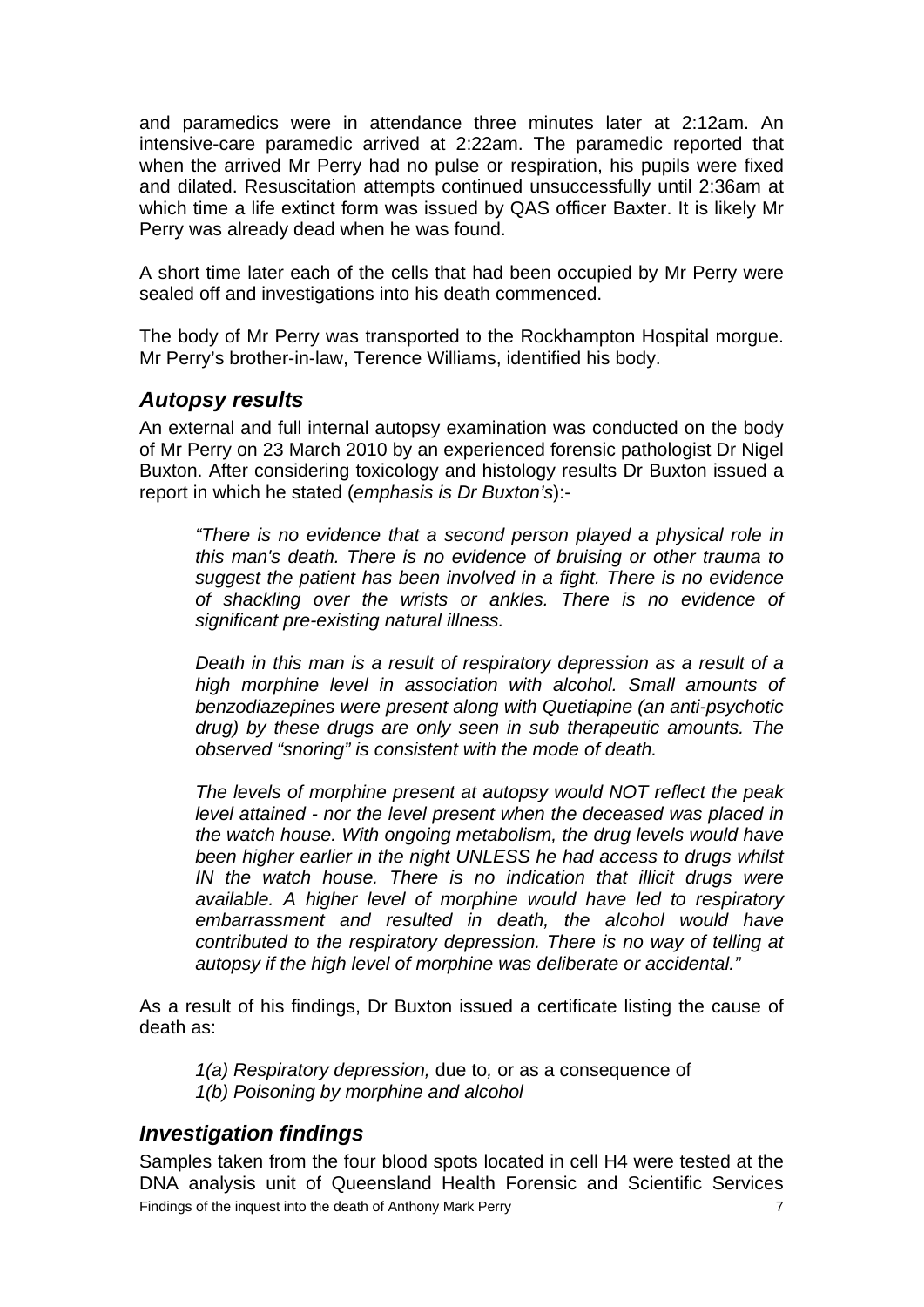(QHFSS). Three of the blood spots were found to have DNA that matched that of Mr Perry, while the fourth did not.

The sample of the foreign substance found in the toilet of cell H4 was found by QHFSS to be either phlegm or a related biological substance expelled by spitting. No opiates (including morphine) were found within this sample.

While the cause of this blood loss can't be established, there is no evidence they were the result of any improper violence done to Mr Perry. The small spots in H4 are likely to have been coughed up by Mr Perry and the larger amount in B1 may either have been regurgitated during resuscitation attempts or produced by the multiple unsuccessful attempts of the QAS paramedics to gain venous access via Mr Perry's arms and neck.

A search of Mr Perry's mothers address and at the address of Tracy Davies revealed no illegal substances.

#### <span id="page-9-0"></span>*Report of Dr Ian Mahoney*

After receiving the brief of evidence from the ESC, counsel assisting sought the opinion of Dr Ian Mahoney a forensic medical officer attached to the Queensland Health, Clinical Forensic Medicine Unit.

Dr Mahoney was asked to consider the likely treatment (if any) a medical officer would have provided, if called to assess Mr Perry after he arrived at the Rockhampton watch house. He was also asked to consider whether such treatment would have been likely to result in a different outcome for Mr Perry. Dr Mahoney gave evidence at the inquest, maintaining the opinion proffered in his report, namely, that in the absence of any specific history of morphine use, the known history of alcohol use and suspected marijuana use would have been sufficient to explain Mr Perry signs of intoxication. Given his presentation, no medical treatment would have been recommended.

Dr Mahoney agreed that respiratory depression caused by morphine is in theory a preventable death as the effects of the morphine could be rendered non lethal through the administration of "*the specific opoid antagonist naloxone*" and the use of oxygen. He considered this irrelevant to the circumstances concerning Mr Perry as such treatment would only be administered if it was known he had taken morphine.

Dr Mahoney usefully explored the likely mechanics and effects of morphine use in the context of the facts discovered after Mr Perry's death. Dr Mahoney noted Kapanol and MS Contin, both orally ingestible sources of morphine, are designed to be used once or twice a day by patients with chronic pain. They contain a preparation designed for slow release into the body with peak levels occurring two to three hours after the dose. The morphine levels thereafter have a half-life averaging eight hours. He explained the level of morphine in the system by itself is of limited assistance to an investigator as the effect on a patient will greatly vary depending on tolerance.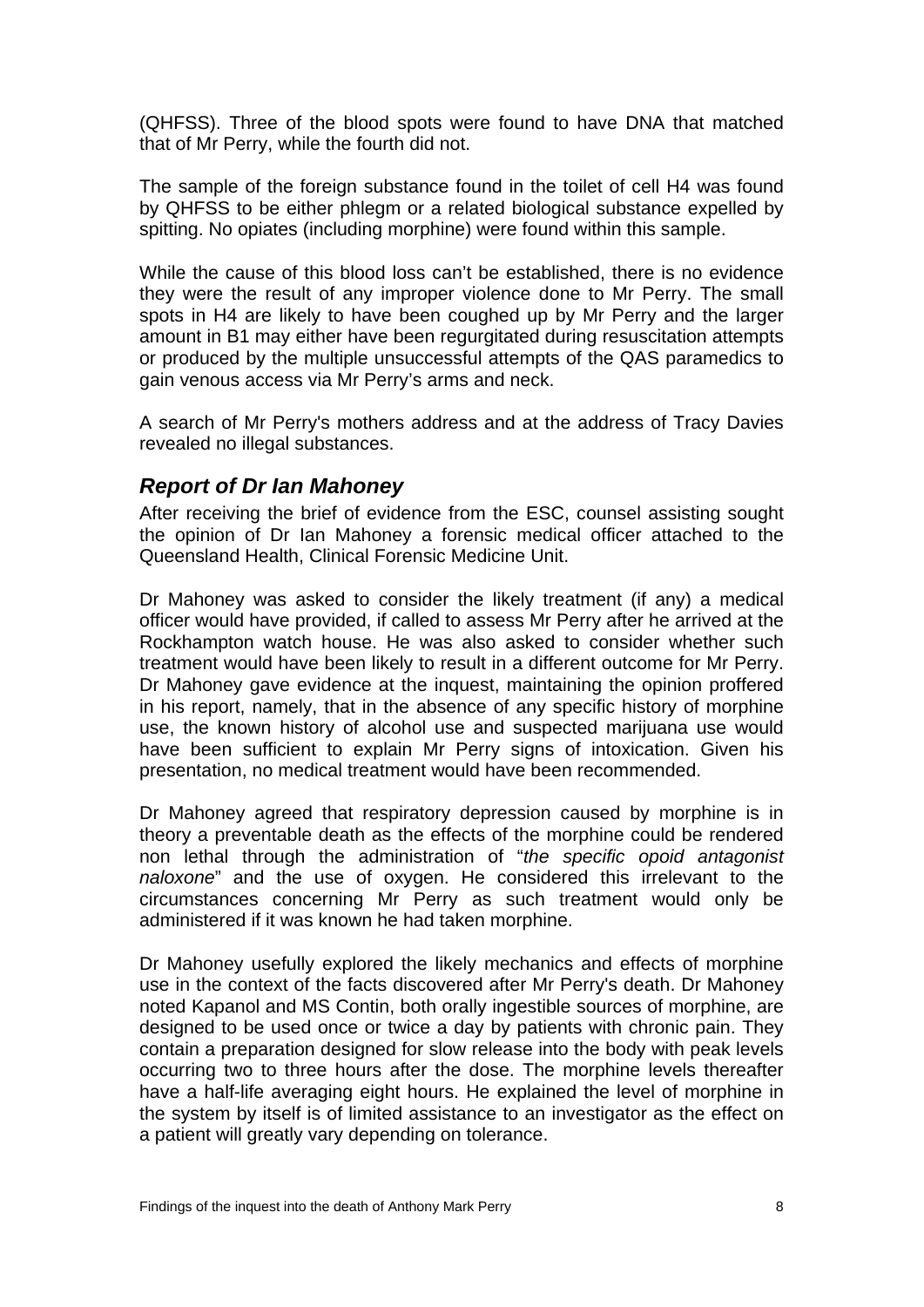In this case, the evidence of Mr Foreman is that the Kapanol tablet was crushed up and injected. Dr Mahoney says the description of the tablet as "grey" was in fact more consistent with MS Contin. If the drug was injected, Dr Mahoney told the inquest that maximum blood concentration would be reached within a few minutes and afterwards the levels in the blood should be falling. This would be consistent with the observation of Mr Perry falling asleep on the trip back from Yeppoon to Rockhampton shortly after injection.

Yet Mr Perry died from respiratory depression some nine hours after Mr Foreman says this morphine was intravenously injected. Dr Mahoney told the inquest that the death in the early hours of 23 March 2010, more than five hours after he was placed in custody, would have required ingestion of morphine either around the time of his arrest or sometime later. Dr Mahoney agreed ingestion of a slow-release morphine tablet or tablets around the time he was arrested would result in a peak morphine concentration earlier than when Mr Perry died but still sufficiently close that it could explain the timing of his death. Alternatively, the time of death could indicate he had ingested morphine in the watch house.

# <span id="page-10-0"></span>**Conclusions**

The medical evidence concerning the rate at which morphine is metabolised makes it most unlikely that the drug which Mr Perry injected in the afternoon at Yeppoon would produce the blood levels found at autopsy or result in his death.

Although Mr Templeton said he sold only one morphine tablet to Mr Perry, the more likely scenario is that Mr Perry would not have been satisfied with a single dose. I expect he bought, or was given, several tablets.

It is possible Mr Perry ingested one of these slow-release tablets shortly prior to his arrest. It is also possible Mr Perry was able to smuggle one or more of them into the watch house. In the absence of a full strip search this could easily be done. That is not a criticism of the watch house officers - a strip search was not warranted or justified. Although existing cctv vision does not show Mr Perry ingesting any item, he could well have done so while being held in a cell H4 – the period for which no recorded cctv vision is available.

I conclude the arrest of Mr Perry was conducted appropriately and professionally as was his initial search and transport to the Rockhampton watch house.

I accept watch house staff acted reasonably when they assumed his intoxication was due to the ingestion of alcohol alone. In those circumstances their decision not to have him reviewed by a doctor or paramedic was also reasonable.

In any event, I also accept had a medical practitioner been called to the watch house when Mr Perry was being admitted it is likely he or she would have advised the watch house keeper that Mr Perry was fit to be held in custody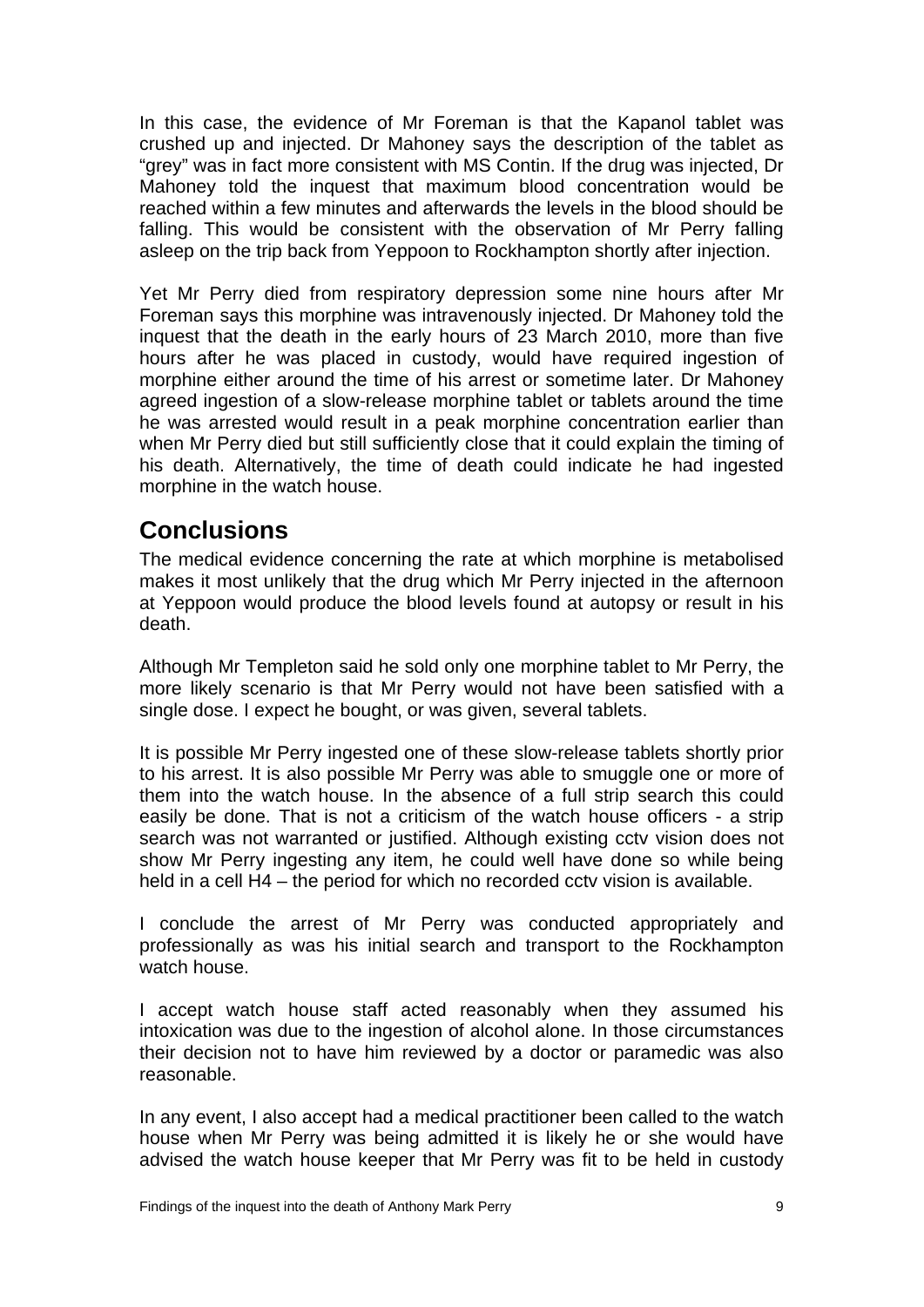and no treatment would have been provided to Mr Perry of a nature that would have resulted in a different outcome.

I am satisfied he was monitored adequately and once discovered not to be breathing, medical attention was prompt. Everything that could be done to save him was done but, sadly, it is now clear he was by then beyond resuscitation.

## <span id="page-11-0"></span>**Findings required by s45**

I am required to find, as far as is possible, the medical cause of death, who the deceased person was and when, where and how he came by his death. As a result of considering all of the material contained in the exhibits, I am able to make the following findings in relation to the other aspects.

<span id="page-11-3"></span><span id="page-11-2"></span><span id="page-11-1"></span>

|                    | <b>Identity of the deceased</b> – The deceased person was Anthony Mark Perry                                                                                       |
|--------------------|--------------------------------------------------------------------------------------------------------------------------------------------------------------------|
| How he died -      | While in custody in a police watch house, Mr<br>Perry died accidentally as a result of<br>respiratory depression caused by self<br>administered alcohol and drugs. |
| Place of death $-$ | He died at Rockhampton in Queensland                                                                                                                               |
| Date of death $-$  | He died on 23 March 2010                                                                                                                                           |
| Cause of death $-$ | Mr Perry died from respiratory depression<br>caused by alcohol and morphine poisoning.                                                                             |

## <span id="page-11-6"></span><span id="page-11-5"></span><span id="page-11-4"></span>**Comments and recommendations**

Section 46 provides that a coroner may comment on anything connected with a death that relates to public health or safety, the administration of justice or ways to prevent deaths from happening in similar circumstances in the future.

In this case, the following issues prompt consideration of comment from that perspective:

- Medical review of prisoners;
- CCTV equipment at Rockhampton watch house;
- Notification of family of the deceased; and
- Advice re coronial processes.

### <span id="page-11-7"></span>*Medical review of prisoners*

Section 16.13 of the QPS Operational Procedures Manual (OPM) is concerned with the health of persons in custody. It includes the following order:

"*Every prisoner, whether held in a watch house or not, is to be assessed and reassessed as appropriate using Appendix 16.1.*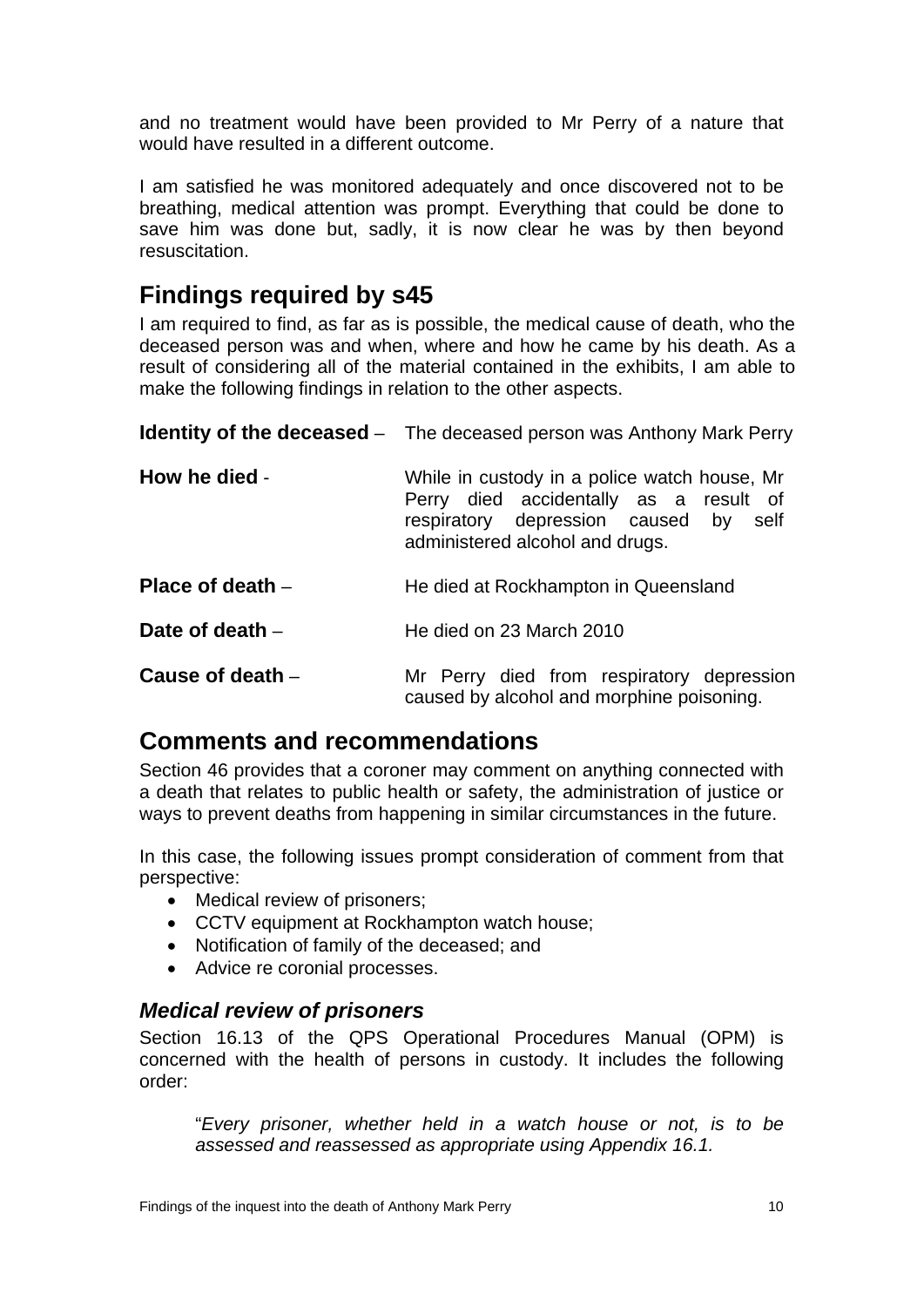*Where the responsible officer is unsure whether medical assistance or a medical assessment is required for that prisoner, medical advice, assessment or treatment is to be obtained."* 

It sets out QPS policy as follows:

"*The responsible officer must immediately assess and re-assess as appropriate the level of supervision and health requirements for a prisoner where the prisoner: (i)….* 

*...* 

 *(viii) is believed to be heavily intoxicated by drugs;…"* 

Appendix 16.1 of the OPM, referred to above, consists of four checklists designed to assist officers in their assessment of prisoners; in particular in order to determine whether the prisoner should be assessed by a doctor or paramedic.

The first of those lists requires the officer to assess the "*best verbal response*" a prisoner is able to give. Applying that checklist to the circumstances of Mr Perry's case I accept he would have been classified as "*oriented*", in that he satisfied the requirement of knowing and clearly stating his name and where he was. The next level, "*confused*" applies in circumstances where a person is unable to state their name, date or where they are. Mr Perry was not so intoxicated. On the application of this checklist, no action further was required other than to proceed to consider the second checklist - the Health Questionnaire.

This involves the watch house keeper asking a list of health care related questions and recording the answers. As described earlier they were appropriately administered in this case.

The third and fourth checklists set out a number of "*conditions, symptoms, behaviours or signs*". At the time of Mr Perry's death, the presence of any of those was stipulated to *"generally require*" medical attention with two different levels of urgency. The third and fourth checklists both refer to "drowsiness" in a way that would encompass the appearance of Mr Perry on the evening of 22 March 2010. The checklists in force at the relevant time were not prescriptive - the watch house officer retained a degree of discretion but was given little guidance as to what he should consider when exercising it.

These checklists have since been amended with the removal of the term *"generally*". They now mandate an attempt to obtain medical attention if such "*conditions, symptoms, behaviours or signs*" are present or provide for specific monitoring until such medical attention is available.

Another section of the OPM, appendix 16.12, is also relevant to this matter. It deals specifically with drug and alcohol intoxication, overdose and withdrawal. Relevantly, it emphasises that many serious conditions may be consistent with or generate symptoms generally associated with intoxication. One of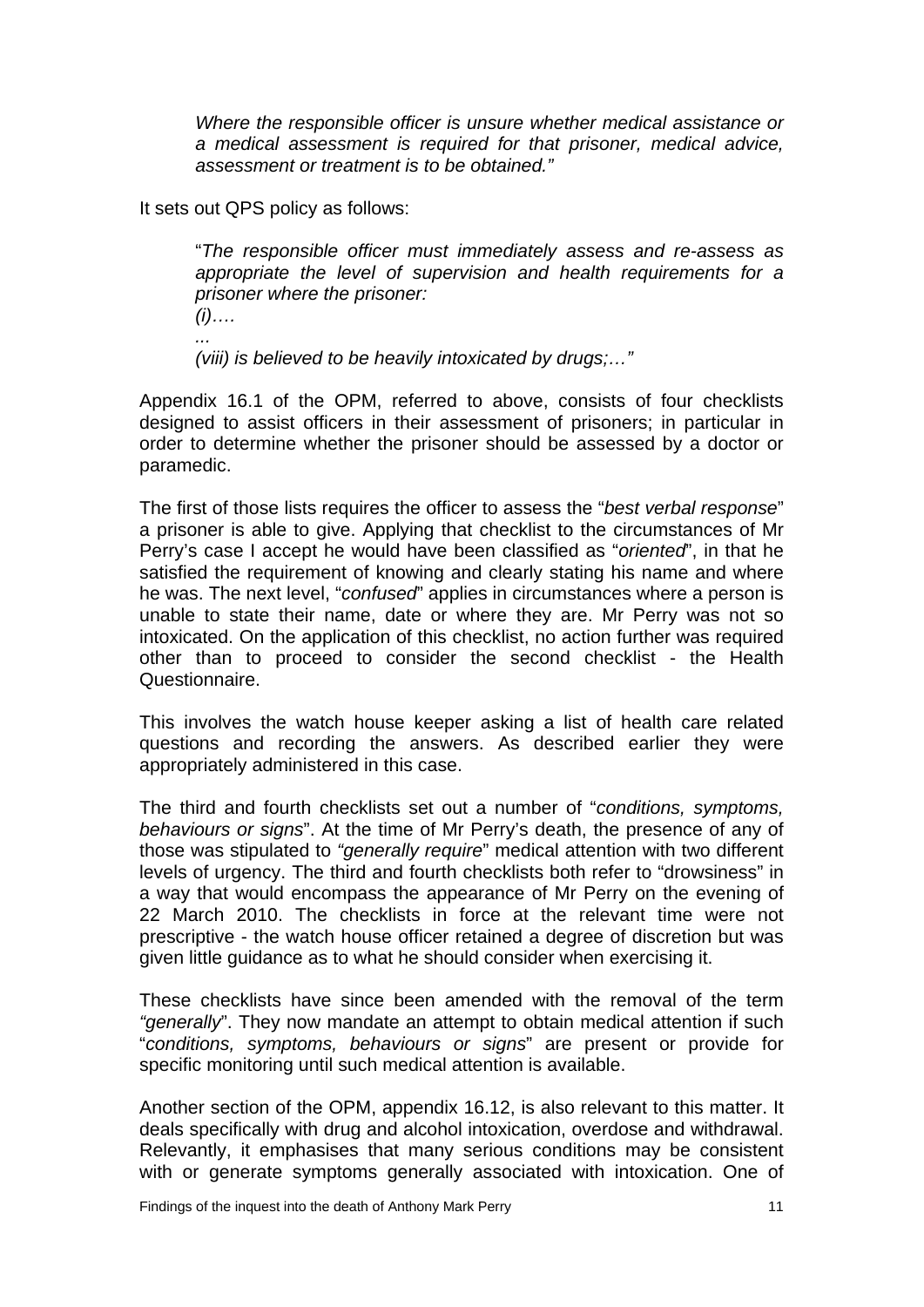these conditions is a mixture of alcohol and drug overdose. It gives no guidance as to how the causes of intoxication may be distinguished and seems to focus on stimulants rather than sedatives, which may be harder to detect.

At the inquest Sergeant Turner candidly stated he had not taken any steps to investigate whether Mr Perry's intoxication was caused by anything other than alcohol. He also stated he had not considered seeking medical attention for Mr Perry. It could be argued his approach is contrary to that encapsulated in the OPM's. Nonetheless, the decision not to seek medical attention was a reasonable one when considered against an application of the policy. Mr Perry was not so drowsy as to make the exercise of the discretion not to call for a medical assessment unreasonable. I expect had Mr Perry shown signs of deterioration after he was accepted into the watch house, medical attention would have been sought.

As mentioned earlier, the question in the Health Questionnaire relating to drug and alcohol consumption is a composite one that relates to alcohol, illicit drugs and prescription drugs. Sergeant Turner acknowledged prisoners will frequently admit to drug use if asked, but no guidance is given to officers as to how they might distinguish between alcohol and mixed alcohol and drug intoxication.

#### <span id="page-13-0"></span>**Recommendation 1- Mixed alcohol and drug intoxication**

*A high proportion of watch house prisoners are affected by alcohol, prescription drugs, illicit drugs or a combination of those substances. Determining whether a prisoner who appears intoxicated may also be affected by a drug other than alcohol is difficult but important because combining drugs may make them more dangerous. To assist officers in this regard I recommend the Health Questionnaire be reviewed with a view to including separate questions about the ingestion of each of those substances and the inclusion in Appendix 16.12 of the OPMs of a list of clues or signs that*  indicate drugs other than alcohol might be responsible for the symptoms a *prisoner is displaying.* 

#### <span id="page-13-1"></span>*CCTV equipment at Rockhampton watch house*

As detailed earlier, the cctv in one of the cells occupied by Mr Perry was not recording and had previously failed. I am satisfied the immediate problem in cell H4 has now been addressed. However, it is apparent from the statement of a senior officer attached to the watch house that the equipment is old, likely to suffer more failures in future and has limited technical capabilities.

#### <span id="page-13-2"></span>**Recommendation 2 – Replacement of cctv**

*In view of the important role cctv plays in monitoring prisoners and investigating incidents that inevitably occur in watch houses, more up to date and reliable equipment than that presently in use in the Rockhampton Watch house is highly desirable. Accordingly, I recommend the QPS give priority to its replacement.*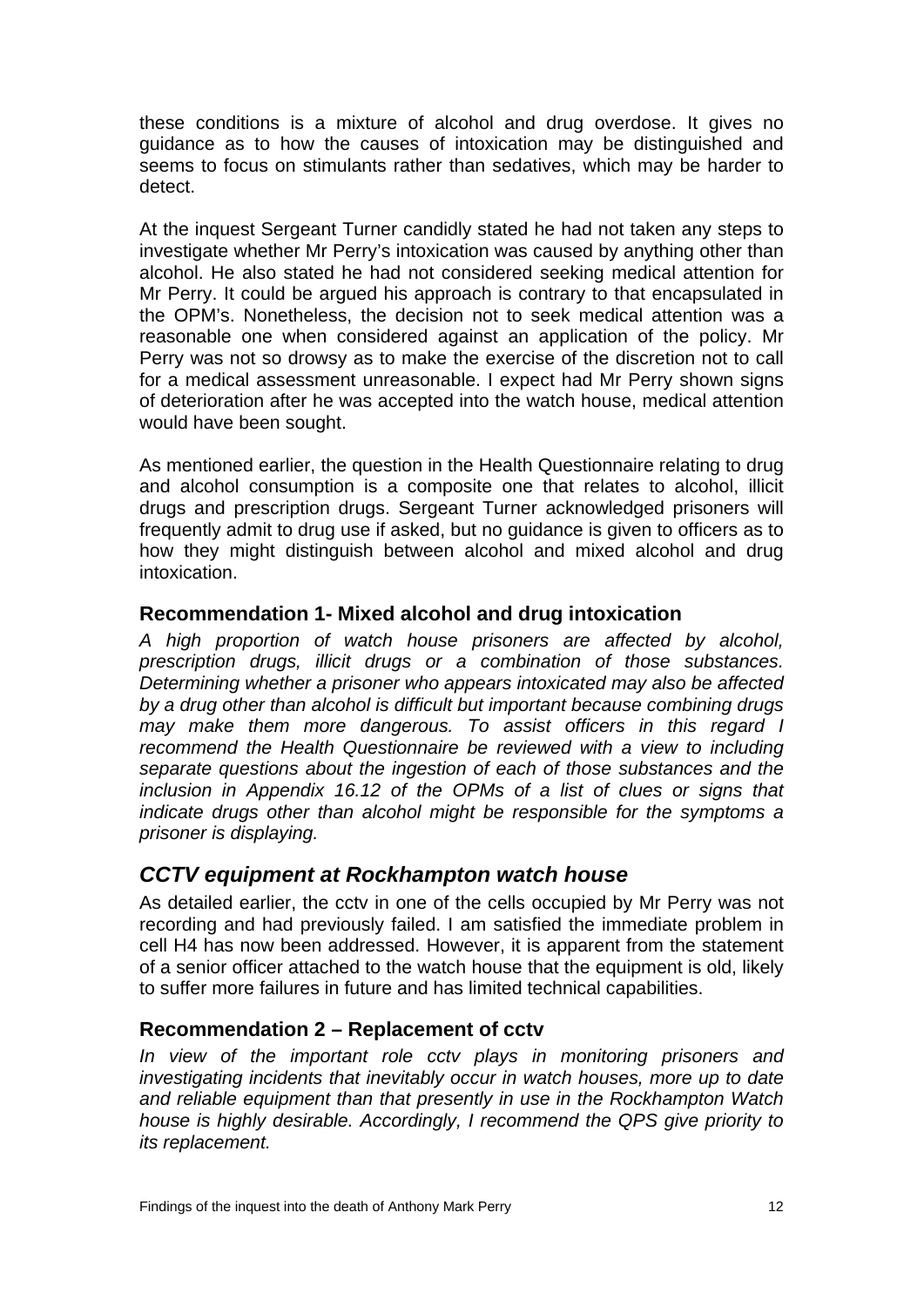### <span id="page-14-0"></span>*Notification of family of the deceased*

There was a need to search Ms Bloxsom's residence to ascertain whether drugs that may have been involved in her son's death were present. However that could have been achieved without adding to her distress and it should not have been given a higher priority than advising her of the death in a sensitive manner

Ms Bloxson said she was required by two officers who attended her house in the early hours of the morning to immediately leave her house and wait outside in her nightwear. She said initially, she was not even informed of Mr Perry's death. Only on pressing for an answer as to her son's whereabouts was she told he had died and, then, given factually incorrect information as to where he had died. She said no support was offered or counselling service recommended although she acknowledged through her counsel that some officers had been appropriately considerate and respectful of her position in later dealings.

QPS policies, via a Commissioner's directive set out the following requirements for police officers dealing with the notification of families who have had a loved one die in custody:

#### *PROCEDURE*

*Investigating officers as part of their investigation should:* 

*(i) …* 

*(vi) immediately arrange for the next of kin or person previously nominated by the deceased to be notified. Cultural interests of the person being notified should be respected by using the cross cultural liaison officer, if practicable. Where the deceased is an Aboriginal person or Torres Strait Islander and there is a delay or inability to notify the next of kin, efforts to notify the next of kin should be recorded"* 

The QPS OPM provides the following guide for notifying families of the death of a loved one (regardless of whether it was a death in custody):

#### *8.4.7 Advising relatives*

#### *POLICY*

*Where a death has occurred, regardless of whether the death comes within the circumstances outlined in [Part 3:](http://intranet.qldpol/NR/rdonlyres/643DF288-264E-4F01-910F-1103AC6D683F/0/CoronersA03.pdf) 'Coroner's investigation, including by inquest, of deaths' of the Coroners Act, the Service will provide reasonable assistance to advise a deceased's family member of the death. This assistance will extend to, but is not limited to:* 

*(i) advising the nearest family member of the deceased;*